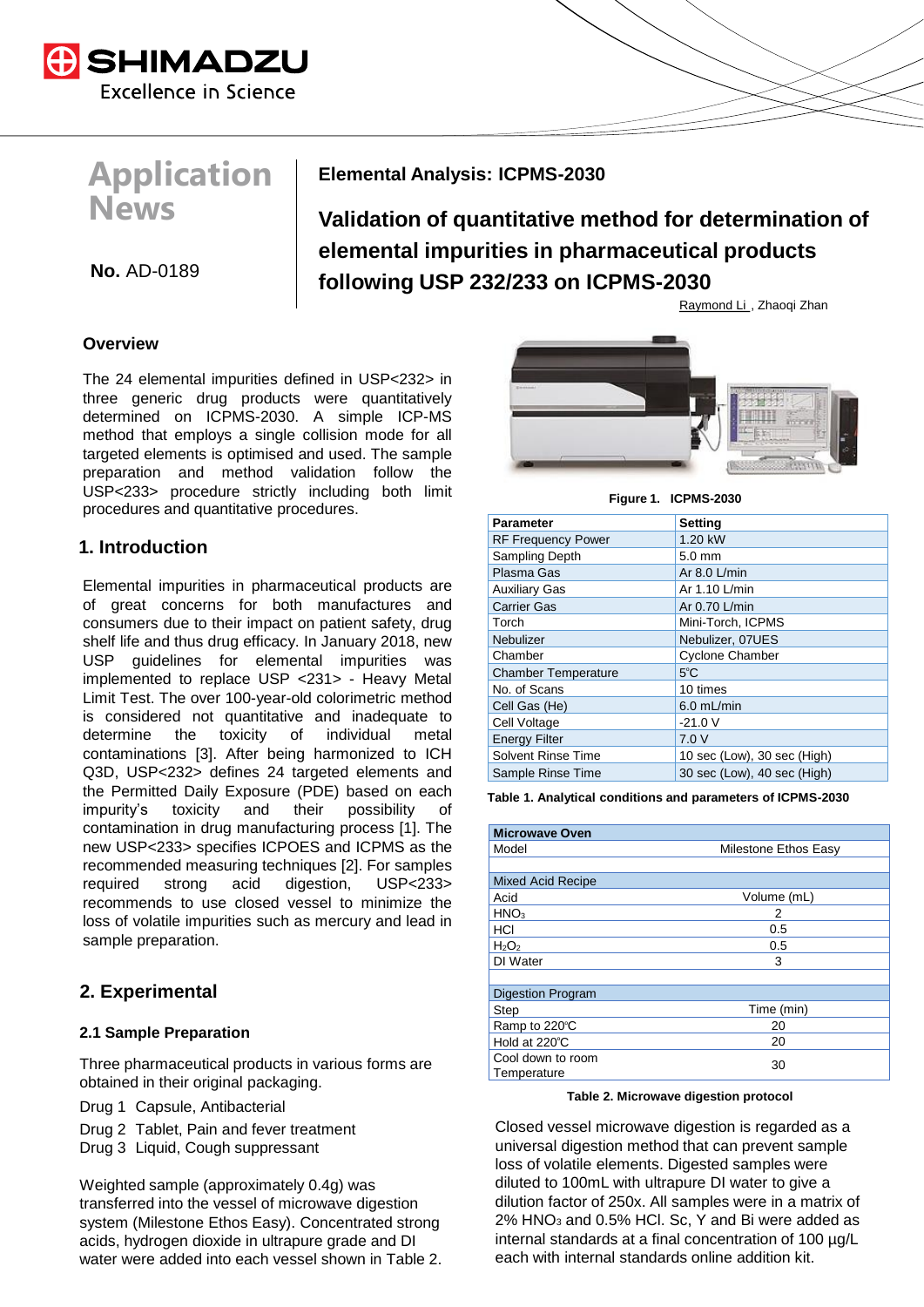#### **2.2 Analytical conditions**

An Shimadzu ICPMS-2030 (Figure 1) coupled with autosampler AS-10 was used. A universal He collision mode on ICPMS-2030 was used to reduce or eliminate polyatomic interferences. The detailed instrument configurations and the optimized operating parameters are summarized in Table 1.

#### **2.3 Calibration standards**

Calibration standards were prepared in accordance with USP<233> with the calibration standard at 0.5J, 1.0J and 2.0J in Table 3. J value is the concentration (target limit) of element(s) and is calculated from PDE for oral administration defined in USP<232>. The diluted drug samples were measured using an external calibration approach against calibration solutions with the same matrix (in 2% HNO3 and 0.5% HCl) as the prepared samples.

| <b>Element</b> | USP/ICH   Isotope<br><b>Class</b> | used | *PDE<br>(Oral)<br>(µg/day) | 0.5J <sub>A</sub><br>value<br>$(\mu g/L)$ | 1.0J<br>value<br>$(\mu g/L)$ | 2.0J<br>value<br>$(\mu g/L)$ | r       |
|----------------|-----------------------------------|------|----------------------------|-------------------------------------------|------------------------------|------------------------------|---------|
| Cd             | 1                                 | 111  | 5                          | 2.5                                       | 5                            | 10                           | 1.00000 |
| Pb             | 1                                 | 206  | 5                          | 2.5                                       | 5                            | 10                           | 0.99999 |
| As<br>(Inorg.) | 1                                 | 75   | 15                         | 7.5                                       | 15                           | 30                           | 0.99998 |
| Hg<br>(Inorg.) | 1                                 | 202  | 30                         | 15                                        | 30                           | 60                           | 0.99995 |
| Co             | 2A                                | 59   | 50                         | 25                                        | 50                           | 100                          | 0.99999 |
| $\vee$         | 2A                                | 51   | 100                        | 50                                        | 100                          | 200                          | 1.00000 |
| Ni             | 2A                                | 62   | 200                        | 100                                       | 200                          | 400                          | 0.99999 |
| TI             | 2B                                | 205  | 8                          | 4                                         | 8                            | 16                           | 0.99995 |
| Au             | 2B                                | 197  | 100                        | 50                                        | 100                          | 200                          | 0.99993 |
| Pd             | 2B                                | 105  | 100                        | 50                                        | 100                          | 200                          | 0.99980 |
| $\mathsf{I}$ r | 2B                                | 193  | 100                        | 50                                        | 100                          | 200                          | 0.99996 |
| Os             | 2B                                | 188  | 100                        | 50                                        | 100                          | 200                          | 0.99965 |
| <b>Rh</b>      | 2B                                | 103  | 100                        | 50                                        | 100                          | 200                          | 0.99999 |
| Ru             | 2B                                | 101  | 100                        | 50                                        | 100                          | 200                          | 0.99991 |
| Pt             | 2B                                | 194  | 100                        | 50                                        | 100                          | 200                          | 0.99943 |
| Se             | 2B                                | 78   | 150                        | 75                                        | 150                          | 300                          | 0.99997 |
| Ag             | 2B                                | 107  | 150                        | 75                                        | 150                          | 300                          | 0.99963 |
| Li             | 3                                 | 7    | 550                        | 275                                       | 550                          | 1100                         | 0.99940 |
| Sb             | 3                                 | 121  | 1200                       | 600                                       | 1200                         | 2400                         | 1.00000 |
| Ba             | 3                                 | 137  | 1400                       | 700                                       | 1400                         | 2800                         | 0.99904 |
| Mo             | 3                                 | 97   | 3000                       | 1500                                      | 3000                         | 6000                         | 0.99997 |
| Cu             | 3                                 | 63   | 3000                       | 1500                                      | 3000                         | 6000                         | 0.99999 |
| Sn             | 3                                 | 118  | 6000                       | 3000                                      | 6000                         | 12000                        | 1.00000 |
| Cr             | 3                                 | 52   | 11000                      | 5500                                      | 11000                        | 22000                        | 0.99998 |

*\* PDE (Oral) is Permitted Daily Exposure limit for oral administration drugs defined in USP<232>*

*^ J value is calculated from J=PDE/(Dilution Factor\*Max. Daily Dose) assuming maximum daily dose is 4g per day and DF is 250 in this analysis.*

#### **Table 3. PDEs of classified elemental impurities, calibration standards and correlation coefficients**

### **3. Results and Discussion**

#### **3.1 Calibration linearity**

Linear calibrations were achieved for all 24 target elements with r shown in Table 3. Calibration curves of Class 1 elements (As, Cd, Hg and Pb) and Class 2 (Co, Ni and V) which is mandatory for oral drug products were shown in Figure 2. Cr has the highest concentration range among the impurity elements. Good linearity of Cr calibration was also shown in Figure 2.



**Figure 2. Calibration curves of Class 1 elements (As, Cd, Hg and Pb), Class 2A elements (Co, Ni, V) and Cr.**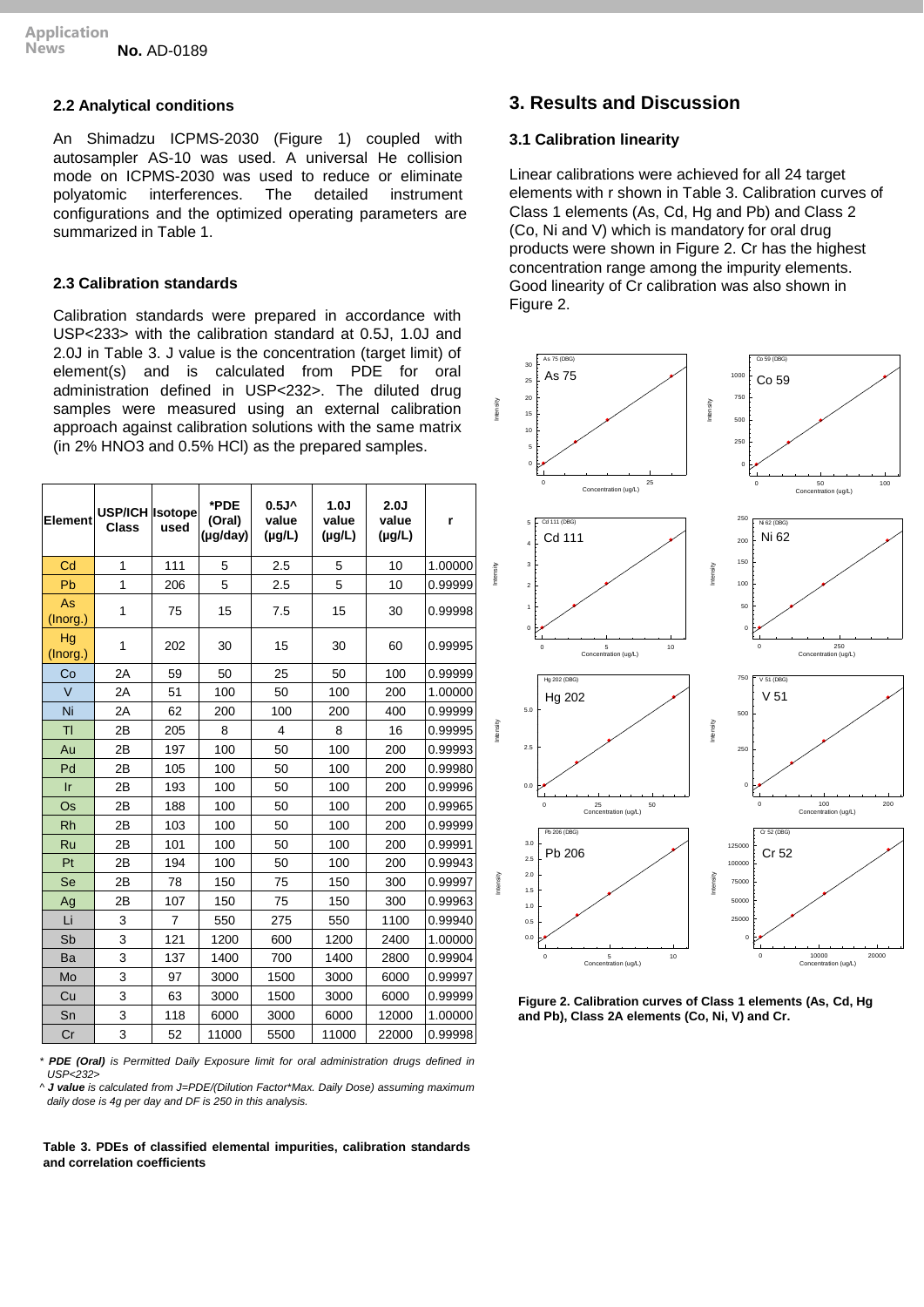#### **3.2 Quantitative sample results**

The results of impurity elements in three drugs determined are summarized in Table 4. The targeted elements were either not detected or well below the calculated limits (J values) in accordance to oral PDEs. It is worth to note that the LODs and LOQs of the method are far below the J values indicating the capability of ICPMS in trace contamination detection.

| <b>Element</b> | Drug <sub>1</sub><br>$(\mu g/L)$ | Drug <sub>2</sub><br>$(\mu g/L)$ | Drug 3<br>$(\mu g/L)$ | LOD (µg/L) | LOQ (µg/L) | J value<br>$(\mu g/L)$ |
|----------------|----------------------------------|----------------------------------|-----------------------|------------|------------|------------------------|
| Cd             | N.D.                             | N.D.                             | N.D.                  | 0.003      | 0.010      | 5                      |
| Pb             | N.D.                             | N.D.                             | N.D.                  | 0.002      | 0.007      | 5                      |
| As             | N.D.                             | N.D.                             | N.D.                  | 0.009      | 0.030      | 15                     |
| Hg             | N.D.                             | N.D.                             | N.D.                  | 0.010      | 0.032      | 30                     |
| Co             | LOO                              | N.D.                             | $<$ LOQ               | 0.002      | 0.008      | 50                     |
| $\vee$         | 0.28                             | 0.16                             | 0.29                  | 0.015      | 0.050      | 100                    |
| Ni             | 0.21                             | 0.54                             | N.D.                  | 0.058      | 0.193      | 200                    |
| <b>TI</b>      | N.D.                             | N.D.                             | N.D.                  | 0.002      | 0.008      | 8                      |
| Au             | N.D.                             | N.D.                             | N.D.                  | 0.133      | 0.439      | 100                    |
| Pd             | N.D.                             | N.D.                             | 0.31                  | 0.098      | 0.327      | 100                    |
| Ir             | N.D.                             | N.D.                             | N.D.                  | 0.002      | 0.006      | 100                    |
| Os             | N.D.                             | N.D.                             | 0.09                  | 0.024      | 0.079      | 100                    |
| <b>Rh</b>      | N.D.                             | N.D.                             | N.D.                  | 0.000      | 0.001      | 100                    |
| Ru             | N.D.                             | N.D.                             | N.D.                  | 0.001      | 0.003      | 100                    |
| Pt             | N.D.                             | N.D.                             | N.D.                  | 0.001      | 0.003      | 100                    |
| Se             | N.D.                             | N.D.                             | 0.14                  | 0.075      | 0.250      | 150                    |
| Ag             | N.D.                             | N.D.                             | N.D.                  | 0.025      | 0.070      | 150                    |
| Li             | N.D.                             | N.D.                             | N.D.                  | 7.620      | 25.40      | 550                    |
| Sb             | 0.91                             | N.D.                             | N.D.                  | 0.278      | 0.928      | 1200                   |
| Ba             | N.D.                             | N.D.                             | N.D.                  | 0.021      | 0.069      | 1400                   |
| Mo             | N.D.                             | N.D.                             | N.D.                  | 0.039      | 0.131      | 3000                   |
| Cu             | N.D.                             | N.D.                             | N.D.                  | 0.187      | 0.624      | 3000                   |
| Sn             | N.D.                             | N.D.                             | N.D.                  | 0.216      | 0.721      | 6000                   |
| Cr             | N.D.                             | N.D.                             | N.D.                  | 0.043      | 0.145      | 11000                  |

*N.D. means not detected*

**Table 4. Concentrations of 24 elemental impurity in three digested drug sample solutions.** 

#### **3.3 Method Validation**

The established method was validated following the procedures described in USP<233> for ICP-MS using drug sample 2. The results were summarized in Table 5.

•System suitability: Drift was measured by comparing standard solution at 2.0J before and after sample analysis. The drift results of all target elements were less than 5% which was well below suitability criteria (≤20% for each element).

•Accuracy: Accuracy test was performed by spiking samples at 0.5J and 1.5J. Spike recoveries were 88- 114% and 81-115%, respectively. The acceptance range is 70%-150%.

•Precision: Repeatability was evaluated by analyzing 6 replicates of sample 2 spiked at 1.0J. Ruggedness was evaluated by analyzing samples in a different day. The RSD% of both days for all 24 elements were below 2.5% which was far less than the required 20% criteria.

•Detectability: Detectability was confirmed by comparing sample spiked at 0.8J and 1.0J. The calculated ratios were from 0.61 to 0.87 which was in agreement with USP <233> requirement of less than 1